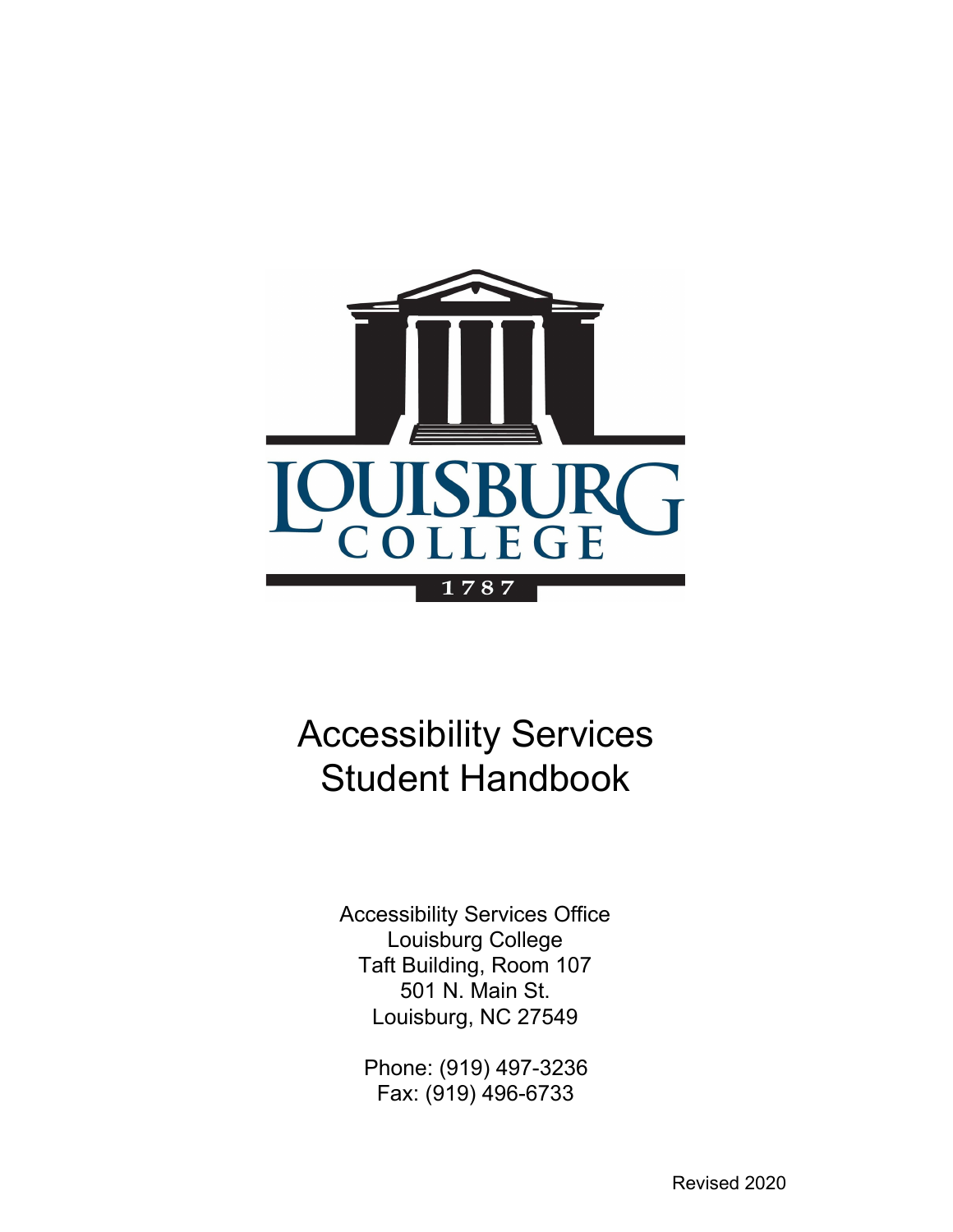## **Table of Contents**

| Louisburg College Mission Statements and Values           | 3              |
|-----------------------------------------------------------|----------------|
| <b>Accessibility Services Office (AS)</b>                 | 3              |
| AS Location and Hours of Operation                        | 4              |
| Confidentiality and Release of Information                | $\overline{4}$ |
| Rights and Responsibilities of Students with Disabilities | 5              |
| <b>Rights and Responsibilities of Louisburg College</b>   | 6              |
| <b>Eligibility for Accessibility Services</b>             | $\overline{7}$ |
| <b>Disability Certification Process</b>                   | $\overline{7}$ |
| Determination of Reasonable Accommodations                | 8              |
| How to Receive Accommodations                             | 9              |
| <b>Test Proctoring</b>                                    | 10             |
| <b>Assistive Technology Resources</b>                     | 10             |
| <b>Residence Hall Accommodations</b>                      | 11             |
| <b>Grievance Procedure</b>                                | 12             |
| <b>Learning Partners</b>                                  | 13             |
| Acknowledgements                                          | 16             |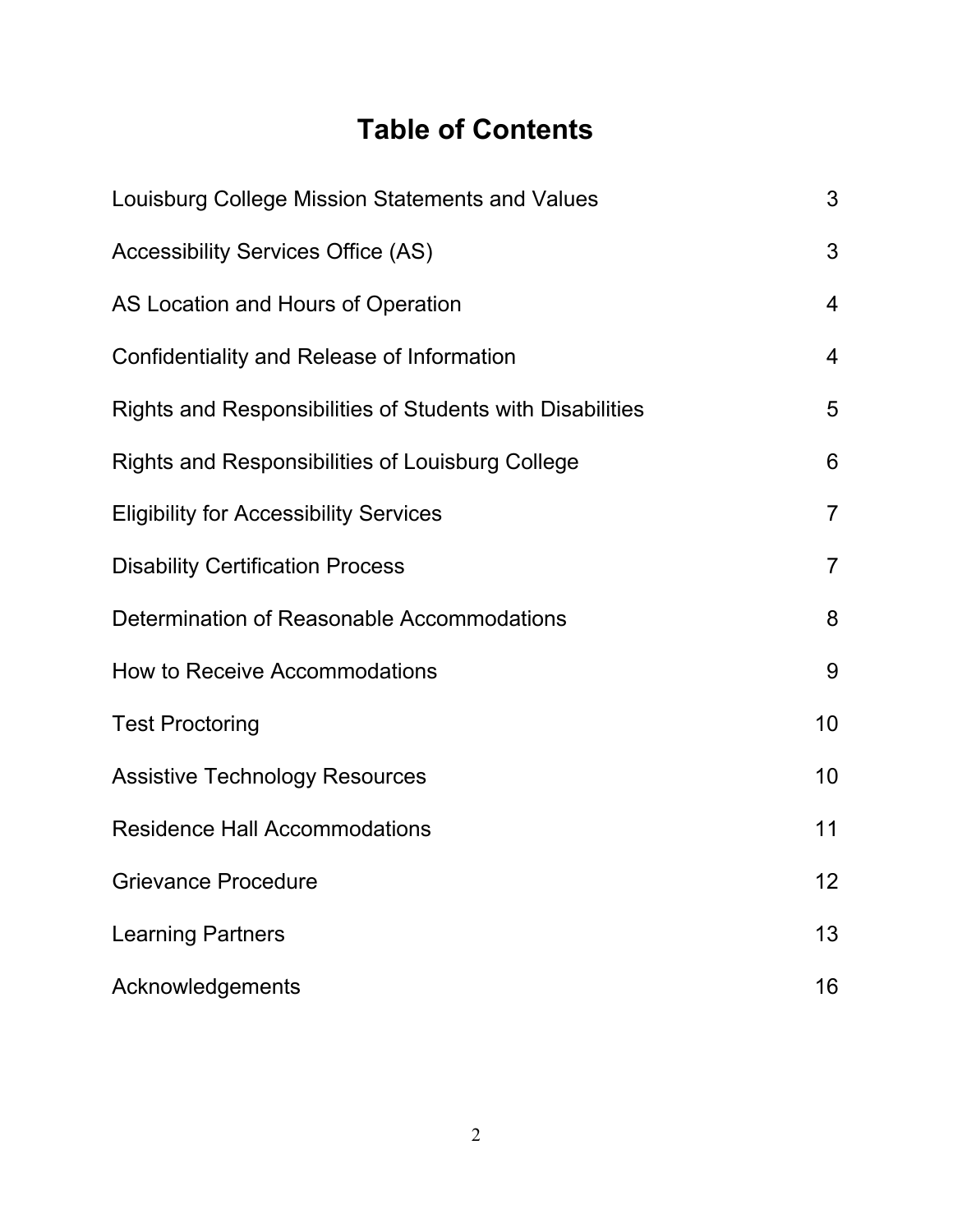## **Louisburg College's Vision, Mission, and Values**

#### **Vision**

Louisburg College will be the model church-related college that prepares students for life and service.

#### **Mission Statement**

Related by faith to The United Methodist Church, Louisburg College is committed to offering a supportive community which nurtures young men and women intellectually, culturally, socially, physically, and spiritually. As a two-year residential institution, we provide a bridge for students to make a successful transition from high school to senior colleges and universities.

#### **Values**

- We approach our mission with integrity.
- We respect the dignity of each individual.
- We embrace diverse learning styles.
- We offer opportunities for all of our students to succeed.
- We provide a high quality, accessible education.
- We enable and challenge our students to reach their full potential.
- We value our Christian heritage and foster spiritual growth.

## **Accessibility Services**

Accessibility Services is a free service to all individuals with documented physical, mental, psychological, or learning disabilities. The mission of Accessibility Services is to focus on the abilities of all individuals while providing an accessible and welcoming academic community.

Accessibility Services provides and coordinates accommodations and services that enable individuals with disabilities to have equal access to all Louisburg College programs and activities. Not only is this a responsibility in compliance with Section 504 of the Rehabilitation Act and the Americans with Disabilities Act of 1990 (ADA), but it is also a part of our central purpose as a small college committed to offering an individualized approach to higher education.

Louisburg College is committed to the equal opportunity of education and does not discriminate on the basis of race, color, sex, sexual orientation or sexual preference, national origin, age or disability. [Louisburg College Catalog](https://www.louisburg.edu/_resources/_pdf-files/College-Catalog_2018-19.pdf)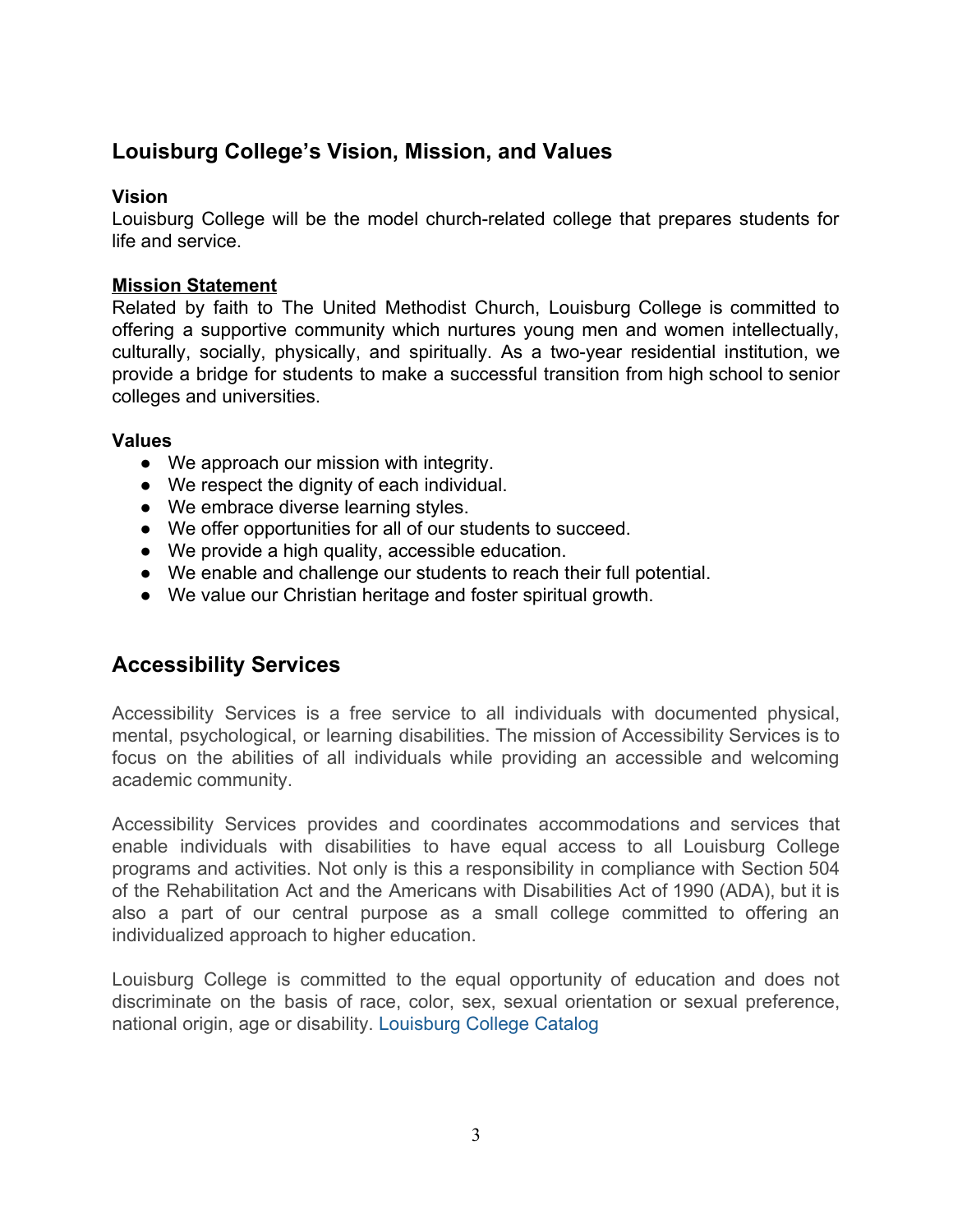AS maintains disability-related documents, certifies eligibility for services, determines reasonable accommodations and develops plans for the provision of such accommodations for students with disabilities. AS assists all college departments in providing appropriate accommodations for students in courses, programs, services, activities and facilities.

## **AS Location and Hours of Operation**

Accessibility Services is located on the first floor of the Taft classroom building, rooms 107 and 111. The AS offices are open Monday through Friday, 8:30am – 5:00pm. Students, parents, and prospective student families are served on a walk-in basis when possible, but are encouraged to make an appointment with the Director in order to ensure a meeting time is available.

Phone: (919) 497-3236 Fax: (919) 496-6733 Email: accessibilityservices@louisburg.edu

## **Confidentiality and Release of Information**

AS is committed to ensuring that all information regarding a student is confidential as required or permitted by the law. Any information collected is used for the benefit of the student. This information may include test data, grades, biographical history, disability information, performance reviews and case notes.

No one has immediate access to student files except the staff of AS, with the exception of those students being considered for Learning Partners. In this case, Learning Specialists may read a file when necessary. However, students who request accessibility services acknowledge that some level of disclosure to select faculty may be necessary to provide the requested accommodations. Disclosure will occur with the student's specific written permission and the understanding that only necessary information for the purposes of accommodation will be communicated by AS. Students are under no obligation to disclose a disability unless an accommodation is being requested; likewise, faculty and staff have no authority to see disability documentation without a legitimate educational need to know. Other information in files will not be released except in accordance with federal and state laws, which require release in the following circumstances:

● If AS staff learns about child abuse or elder abuse, they are required by law to report it to the Department of Social Services.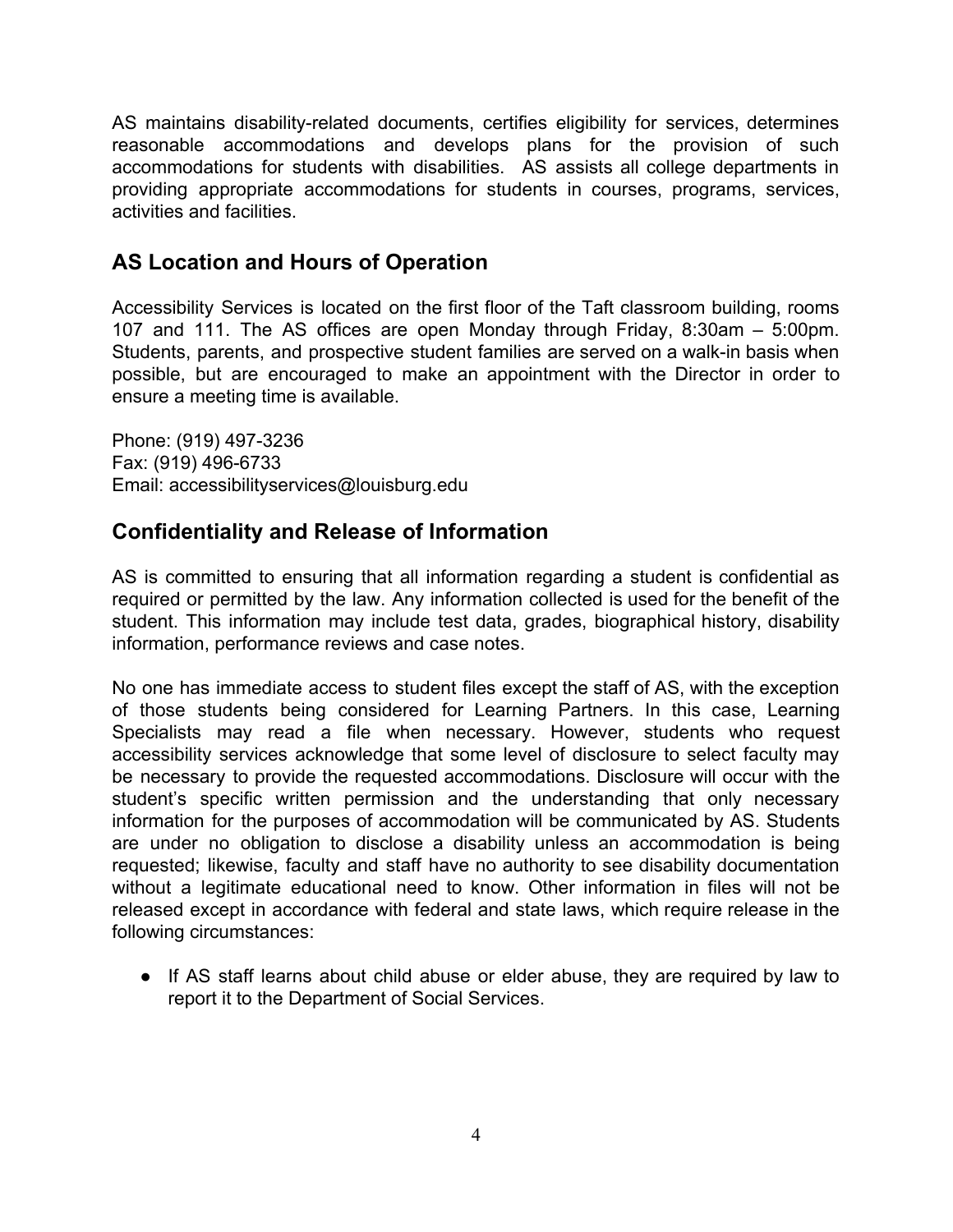- If, in the judgment of AS, a client is dangerous to himself/herself or others (suicidal or homicidal), it is the responsibility of the staff to do whatever they can to protect a person from harm, even if it means breaking confidentiality.
- If AS is required to present records and/or appear in court to comply with a court order.

## **Rights and Responsibilities of Students with Disabilities**

#### **Students with disabilities have the right to:**

- Equal access to courses, programs, services, jobs, activities, and facilities offered through the college,
- Equal opportunity to work and learn, and to receive reasonable accommodations,
- Appropriate confidentiality of all information regarding their disability and to choose to whom information about their disability will be disclosed, except for disclosures that are required or permitted by law, and
- Information available in accessible formats as warranted by documentation.

#### **Students with disabilities have the responsibility to:**

- Meet qualifications and maintain essential institutional standards for courses, programs, services, jobs, activities, and facilities,
- Identify themselves as individuals with a disability when an accommodation is needed and to seek information and assistance within a reasonable amount of time,
- Provide documentation from an appropriate professional and articulate how the disability limits their participation in courses, programs, services, jobs, activities, and facilities,
- Follow procedures for obtaining reasonable accommodations, and
- **Arrange test accommodations with each faculty member a minimum of two days prior to each test.**

#### **Self-Advocacy**

Students who are enrolled in a post secondary setting have responsibilities as independent adults. Students are expected to:

- Self identify or disclose their disability to AS
- Provide verifying documentation to that office
- Provide medical, psycho-educational or psychological testing as needed (cost is borne by the student)
- Arrange their weekly schedule
- Arrange their study sessions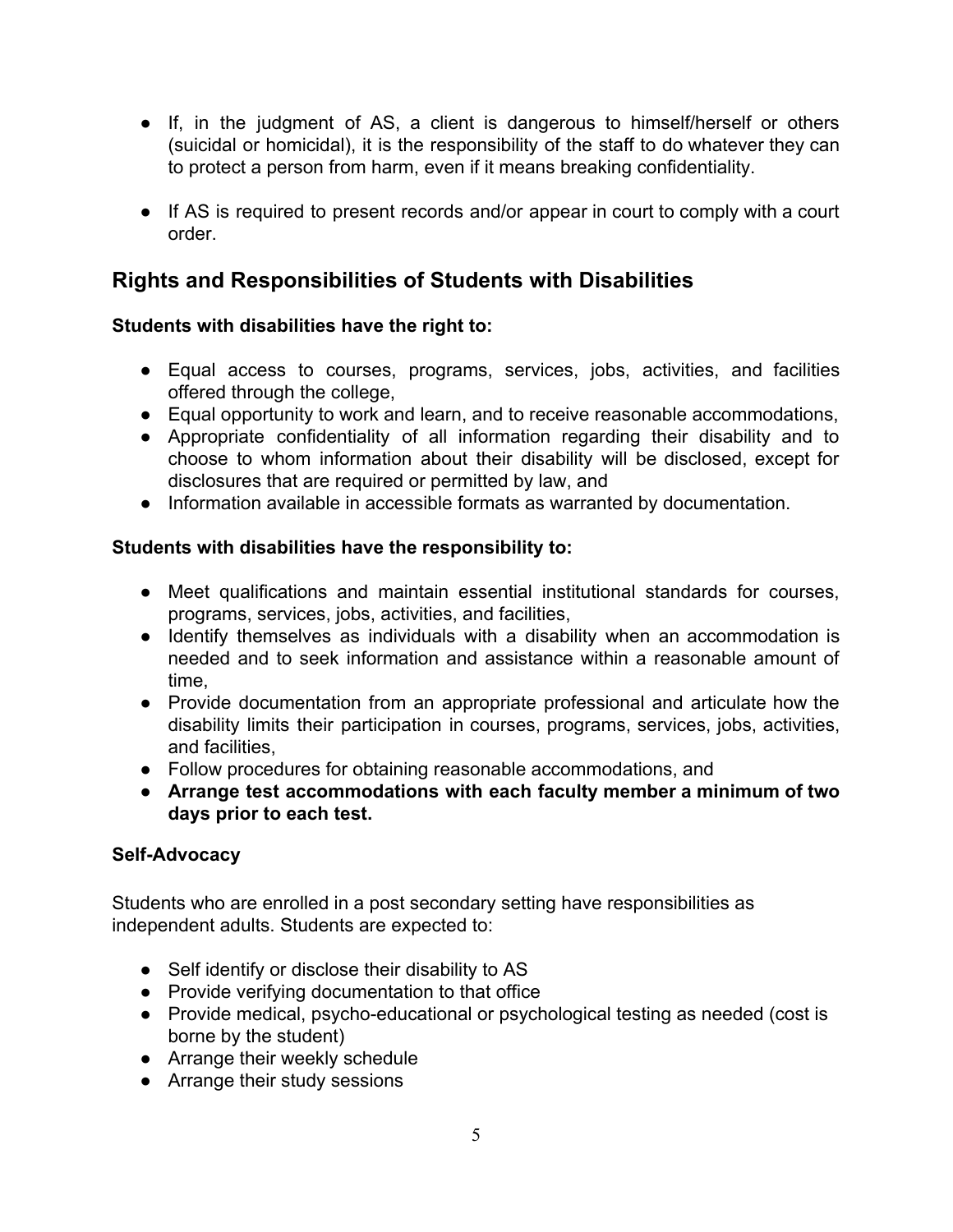- Arrange their transportation
- Contact professors to discuss and adopt accommodations for each class
- Arrange for and obtain their personal attendants
- Meet all the standards of conduct of the College
- Observe all rules and regulations of the College
- Meet all criteria of the courses of study, including attendance and grading policies.

## **Rights and Responsibilities of Louisburg College**

#### **Louisburg College has the right to:**

- Establish essential functions, abilities, skills, knowledge and standards for courses, programs, services, jobs and activities, or facilities and to evaluate students on this basis
- Determine the appropriate standards in developing, constructing, remodeling and maintaining facilities
- Confirm disability status and receive current, relevant documentation that supports requests for accommodations or auxiliary aids and services
- Have appropriate staff discuss students and their disabilities in order to implement requested accommodations
- Deny a request for accommodations or auxiliary aids and services and/or barrier removal in facilities if the documentation does not demonstrate that the request is warranted, or if the individual fails to provide appropriate documentation
- Select among equally effective accommodations and/or auxiliary aids and services
- Refuse unreasonable accommodations or auxiliary aids and services and/or facility-related barrier removal requests that impose a fundamental alteration on a program or activity of the college.

#### **Louisburg College has the responsibility to:**

- Provide information to faculty, staff, students, and guests with disabilities in accessible formats upon request
- Ensure that courses, programs, services, jobs, activities, and facilities, when viewed in their entirety, are available and usable in the most integrated and appropriate settings
- Evaluate students on the basis of their abilities and not their disabilities
- Respond to requests on a timely basis
- Provide or arrange reasonable accommodations and/or auxiliary aids and services for students with disabilities in courses, programs, services, jobs, activities, and facilities
- Maintain appropriate confidentiality of records and communication except where permitted or required by law.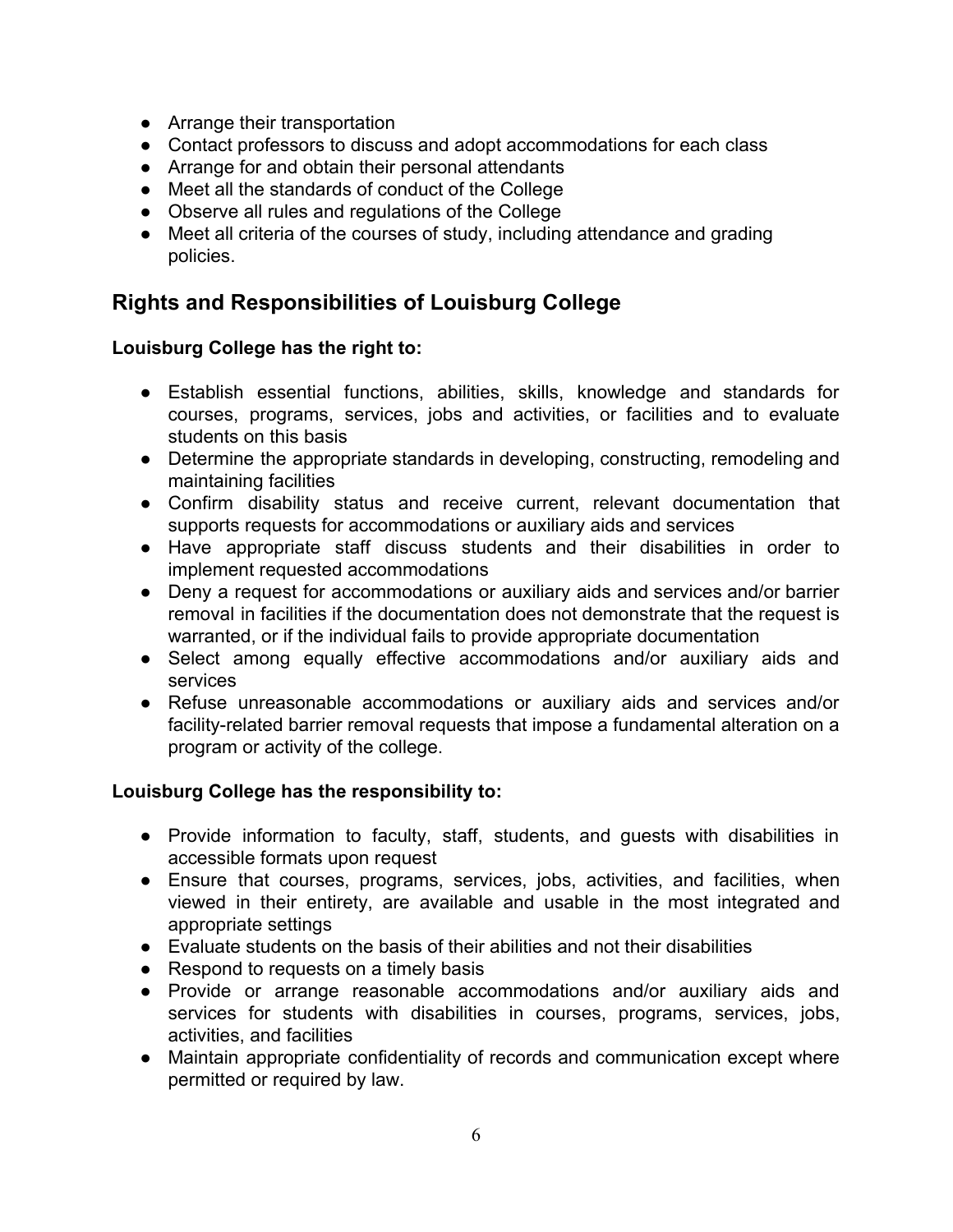## **Eligibility for Accessibility Services**

Students submit the **Request for Accommodations Form** and meet with the Director of Accessibility Services, during which time the student's expressed needs and the disability documentation are reviewed. Eligibility for services is based on a combination of the student's description of need, the thoroughness of the disability documentation, and documentation guidelines developed by AS. An individualized accommodation plan is developed for each student, and training in the use of the accommodations or services is provided.

Providing **documentation** of a disability is the responsibility of the student. In general, the less obvious the disability, the more information is required to assess a student's needs and make accommodation recommendations. Documentation should be relevant and comprehensive and, where appropriate, contain test scores and interpretation (e.g. learning disability). If the original documentation is incomplete or inadequate to determine the extent of the disability or reasonable accommodation, the College has the discretion to require additional documentation. Any cost incurred in obtaining additional documentation is borne by the student.

**Note:** Pending the receipt of appropriate documentation, Louisburg College reserves the right to deny services or accommodations to those who fail to meet the legal and professional definitions of "disabled" in this college environment. Students who feel that they have been unfairly denied services may follow the grievance procedures described in this handbook on pages 12-13.

## **Disability Certification Process**

Students requesting disability services are required to complete the following certification process:

- **Submit documentation of the disability from an appropriate licensed/certified professional**. A current, complete evaluation is important. Submit documentation as early as possible so that the College can begin preparing for your needs even before you arrive on campus. To receive accommodations for summer placement testing, submit documentation two weeks prior to the date of the exam.
- **Meet with the Director of AS.** An individual meeting takes about one hour and allows for an interactive process, providing time for the student to share how the disability impacts his/her life functioning and for the student to become acquainted with the support services. Documentation should be submitted at least one week prior. Students may make an appointment by calling (919) 497-3236.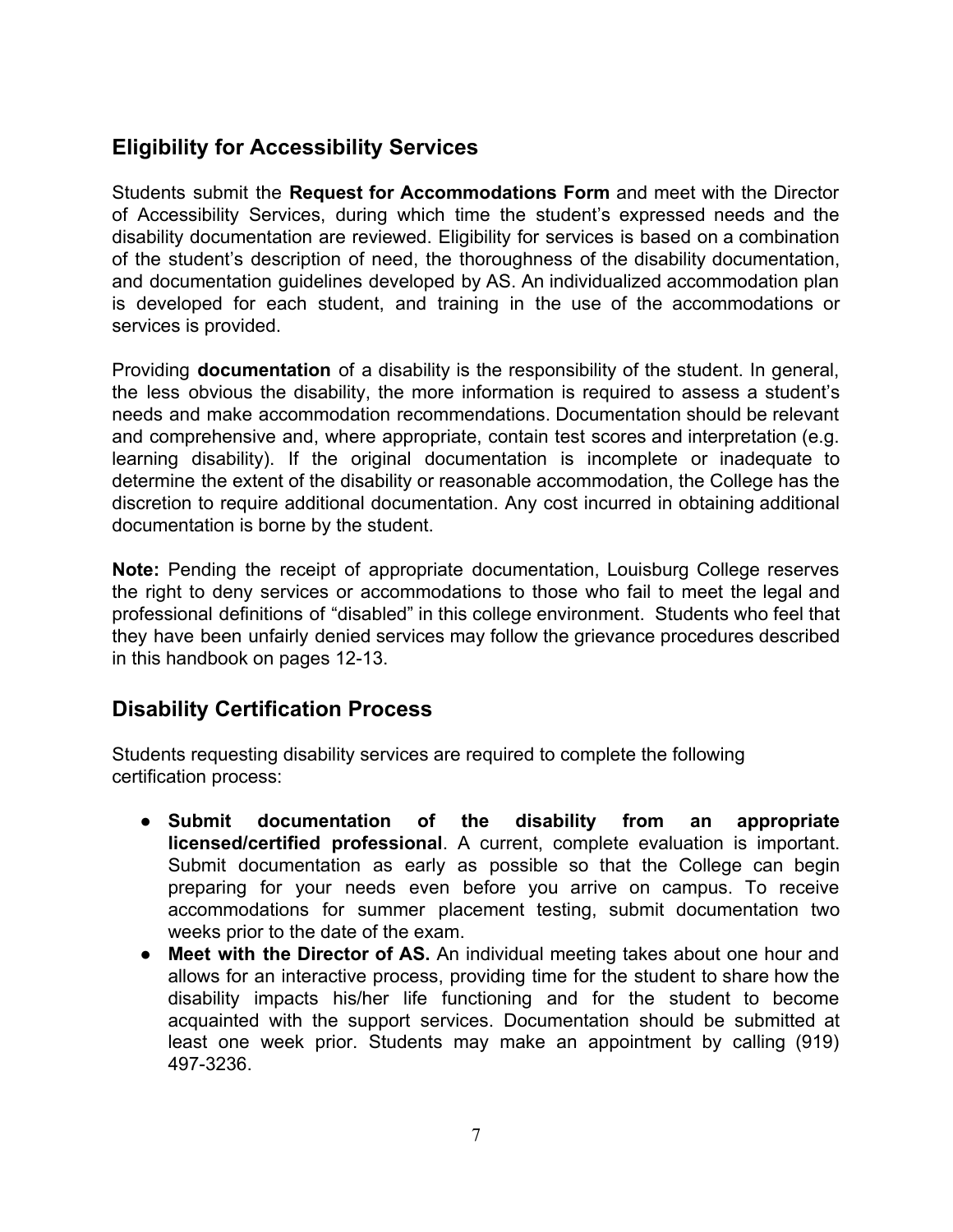- **Parents** may contact AS to request that the Director contact students, receive an explanation of the services, and meet with the Director. However, students are responsible for further pursuing eligibility with AS. From elementary to high school, parents play an active role in advocating for their children's educational needs. However, in college, parents shift from being the primary advocate to being coaches of their young adult students as those students become independent self-advocates. AS seeks to support families as they experience this transition and to help students develop the skills they need to advocate effectively for themselves in academic life and beyond.
- At the college level, the law requires that the **student** take on the responsibility of self-identifying to AS, submitting proper documentation of a disability, requesting accommodations from the Director, discussing accommodations with faculty members, and alerting faculty and/or the Director if accommodations are not satisfactory.

#### **Provisional Certification**

Once you have completed the steps for certification, it is possible that your documentation may not be sufficient for full certification. In some cases, a provisional status is allowed which enables students to receive accessibility services for one semester while the student obtains relevant and complete documentation.

#### **Determination of Reasonable Accommodations**

A reasonable accommodation is a modification or adjustment to a course, program, service, activity or facility that enables a qualified student with a disability to have equal access. The college is obligated to provide accommodation only to the known limitations of an otherwise qualified disabled student. To determine reasonable accommodation, staff may seek information from appropriate college personnel regarding essential standards for courses, programs, services, activities, and facilities.

Documentation required for certification of accommodations is reviewed based on guidelines that were set forth by the Americans with Disabilities Act (ADA). These guidelines are followed to provide consistency among post-secondary institutions with regard to acceptable documentation for disability certification.

Reasonable accommodations are determined by examining:

- The barriers resulting from the interaction between the documented disability and the campus environment
- The possible accommodations that might remove the barriers
- Whether or not the student has access to the course, program, service, activity, or facility without an accommodation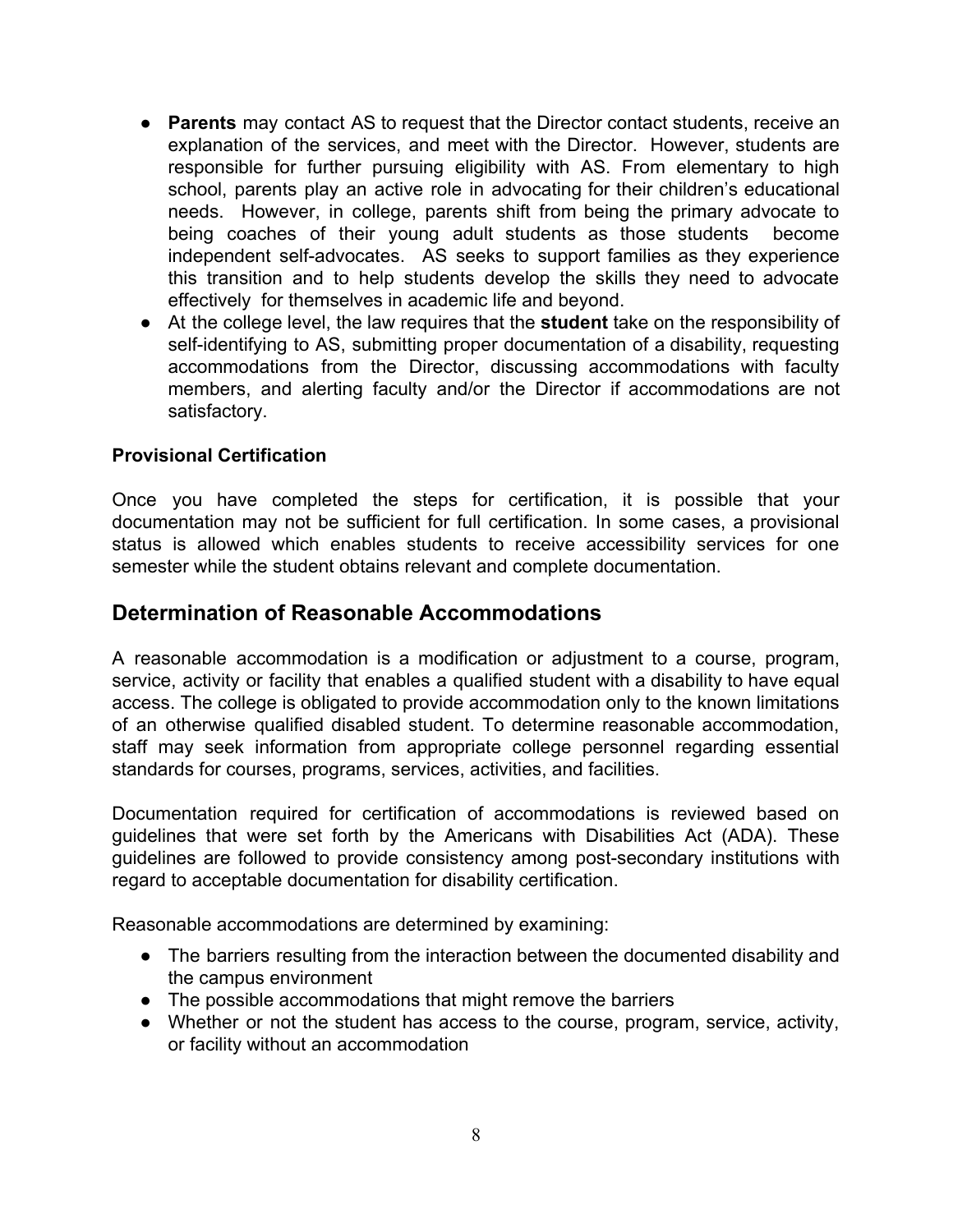● Whether or not essential elements of the course, program, service, activity, or facility are compromised by the accommodations.

#### **Accommodation Request Analysis**

In reviewing accommodation requests, the following analysis is used:

- 1. Does the student have a disability?
- 2. Is the student "otherwise qualified"?
- 3. Did the student request an accommodation?
- 4. Was the request submitted in a manner consistent with established college policies and procedures?
- 5. Is the request reasonable and/or readily achievable?
- 6. Is the nature of the program or activity fundamentally altered by the provision of the accommodation?
- 7. Does the provision of the accommodation present an undue financial or administrative burden on the college?

**Note**: If the answer is "yes" to items 1-5 and "no" to 6-7, an accommodation should be provided. If this analysis results in a "no" to one of the questions 1-5 and/or "yes" to 6-7, then an accommodation may be denied or revised during the course of a student's enrollment due to changes in disability status, disability documentation, or program standards and requirements.

**Some accommodations and services must be requested well in advance of each semester. For example, authorization for priority registration, interpreter services, and services for the blind all require students to communicate their service needs to AS staff well before the beginning of each semester. In such cases, students should provide six weeks advance notice.**

Adhering to deadlines for service requests enables the college and the staff to allocate resources and provide necessary services in a timely manner.

#### **How to Receive Accommodations**

In order to receive academic accommodations, the following steps must be completed **each semester** the student requests accommodations:

- **Student meets with the Director of AS** for an accommodation review and to update disclosure release forms.
- **Accommodation letters are processed.** The AS office electronically sends letters to each instructor, informing them of the accommodations for which a student is eligible.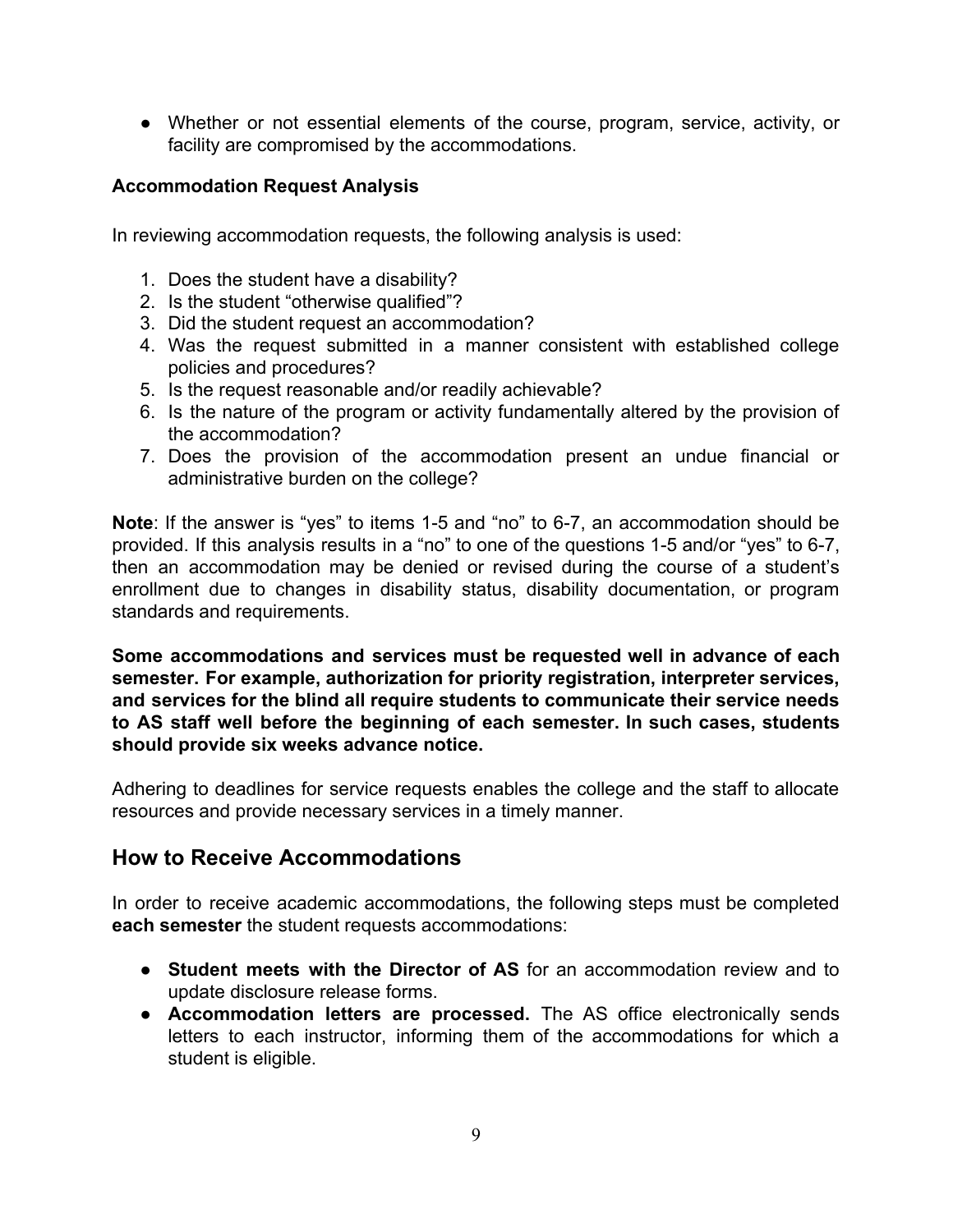● **The student should meet with each faculty member** to discuss his/her accommodations and implementation for that particular class. Students who are not yet comfortable or trained in explaining the impact of their disability to others (self-advocacy) are encouraged to meet with the Director of AS to learn more about how to effectively discuss their needs with faculty members. The Director is also available to accompany students to these meetings during their first semester of eligibility.

## **Test Proctoring**

Faculty members are responsible for proctoring exams for the students in their classes and should make arrangements with individual students for a time to proctor their tests.

● Students must inform instructors verbally or via email **two days prior** to an exam that they will need accommodation. If a student fails to inform instructors two days prior, it is at the discretion of the professor whether or not to offer the accommodations.

This is a free service to any student who qualifies.

## **Assistive Technology Resources**

AS provides assistive technology designed to support the learning of students with a variety of needs.

#### **Google Read & Write**

Read & Write for Google Chrome offers a range of powerful support tools to help students gain confidence with reading, writing, studying, and research, including:

- Hear words, passages, or whole documents read aloud with easy-to-follow dual color highlighting
- See the meaning of words explained with text and picture dictionaries
- Hear text translated into other languages
- Get suggestions for the current or next word as you type
- Turn words into text as you speak
- Highlight text in documents or the web and collect this text for use in other documents
- Create and listen to voice notes directly inside of google docs
- Simplify and summarize text on web pages

*Read & Write for Google Chrome* is a user-friendly chrome extension for use with PCs, Macs, and Chromebooks. It works with web pages and common file types in Google Drive. The toolbar is available for all students with a louisburg.edu account.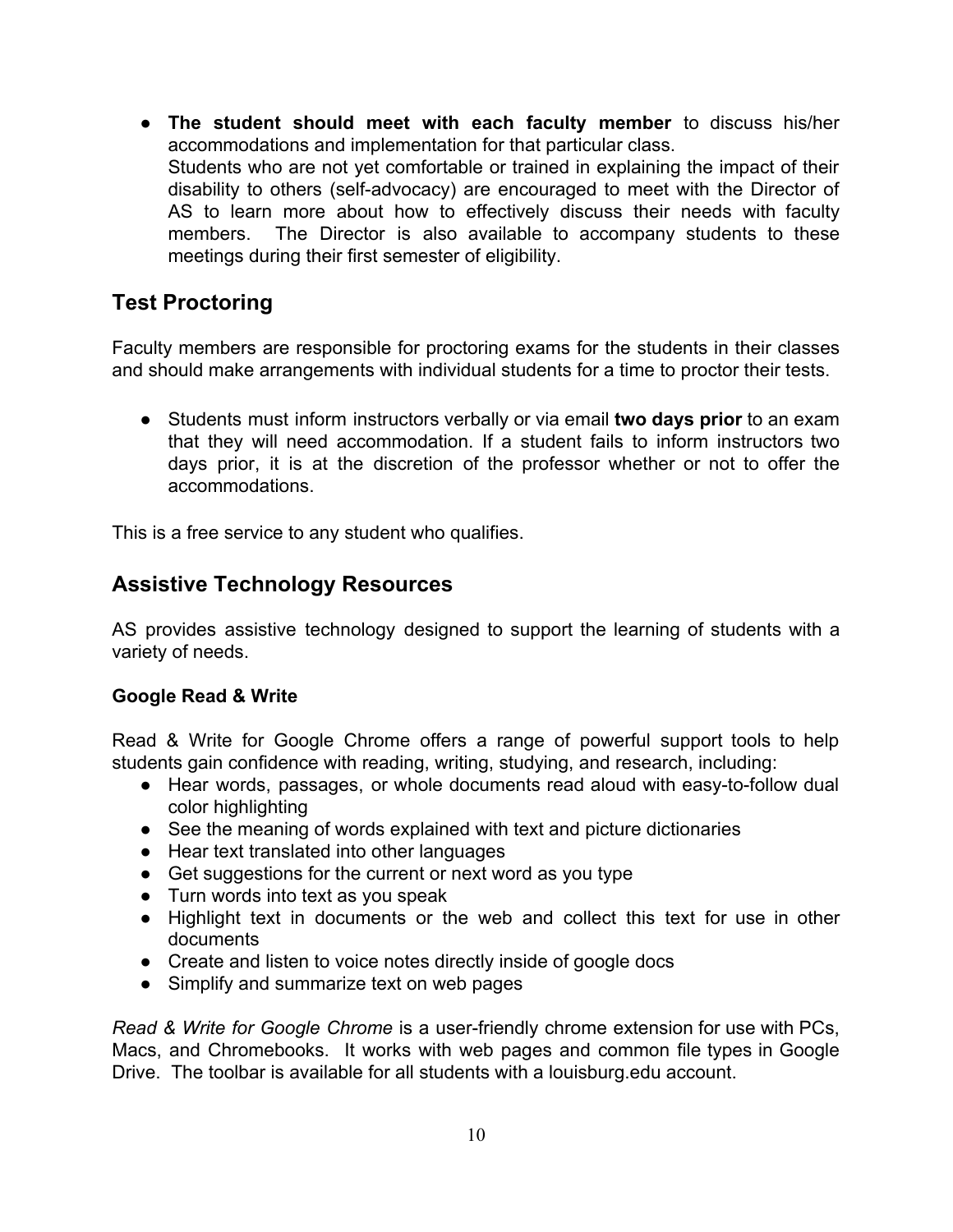#### **Electronic Textbooks**

For students who have a print disability, e-textbooks are available. See the AS Office to request this resource, as well as training in using this resource or other assistive technology.

#### **Digital Recorders**

Available for students to check out.

#### **Residence Hall Accommodations**

Students requesting residence housing accommodations must be certified with AS. Louisburg College provides support services and reasonable accommodations to students with medical and/or psychological disabilities pursuant to the Americans with Disabilities Act (ADA) and Section 504 of the Rehabilitation Act. In order to ensure the provision of reasonable and appropriate accommodations and services for students with disabilities, students requesting housing accommodations **must** complete the following steps:

- Submit the **Housing Accommodation Request Form** and **documentation** of your disability directly to the AS Office. Submit documentation at least one week prior to appointment so that the Director has time to review it before meeting with student.
- Submit **Verification Form completed by an appropriate medical professional** who is licensed / certified in the area for which the diagnosis is made, has an office in the same state as the student's residence, and is not a relative or a person with a close personal relationship with the student. The Verification Form provides for the following information:
- 1. Specification of diagnosis
- 2. Date of diagnosis
- 3. Identification of the instruments and procedures used to make the diagnosis
- 4. Accounting of the "major life activities" impacted by the student's impairment and level of severity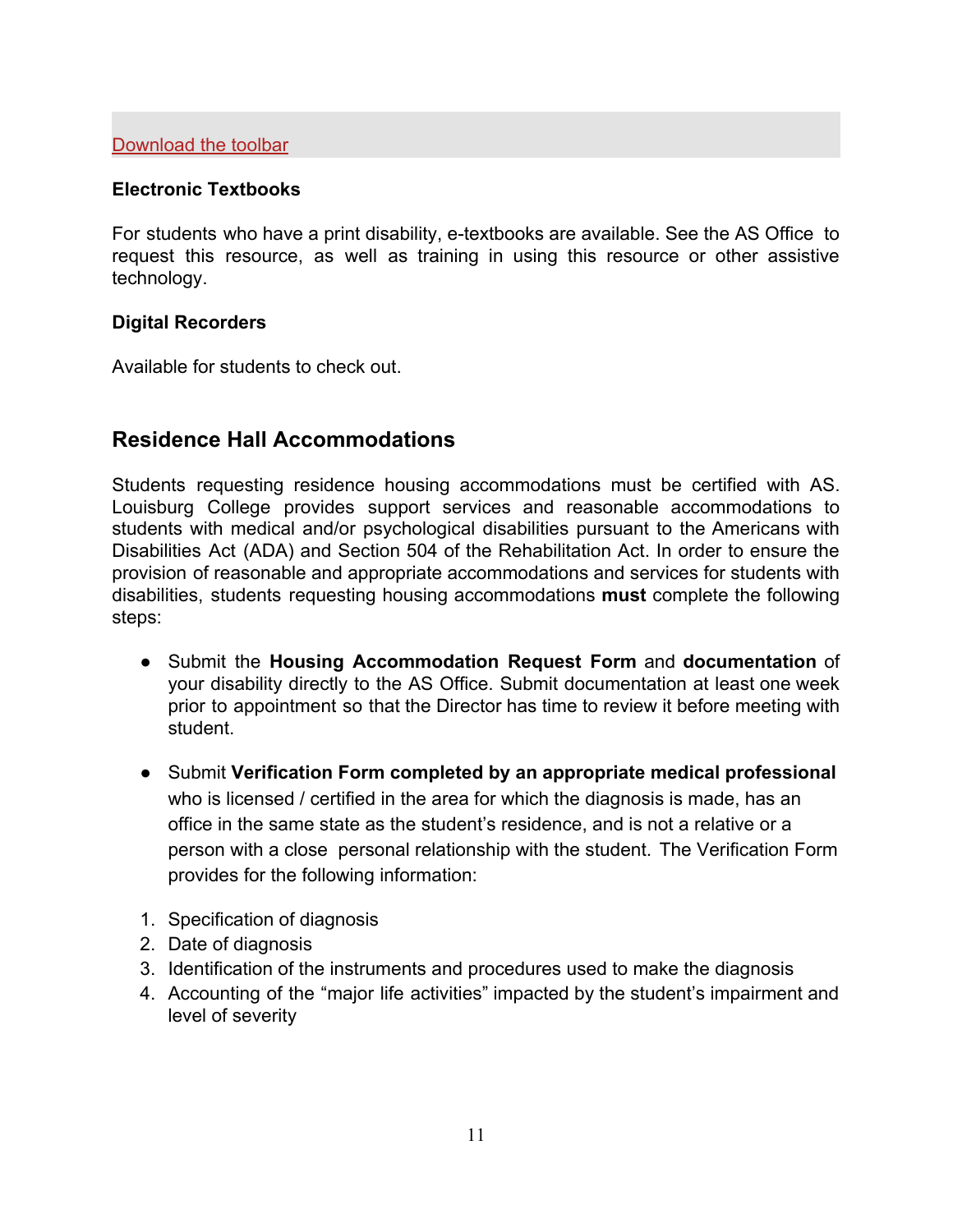- 5. Description of the student's functional limitations in a college residential setting (i.e. how does the impairment significantly limit a major life activity in a residential setting)
- 6. Recommendations regarding effective accommodations to equalize the student's educational opportunities at the postsecondary level
- 7. Signature of qualified evaluator, who is trained to make the diagnosis and recommendations
- 8. In addition to the Verification Form, the medical professional should provide on a professional letterhead the date of the student's most recent office visit, professional credentials, and his/her signature.
- **Meet with the Director of AS**. Call (919) 497-3236 to schedule an appointment.

**The previous steps should be completed by March 1st for a returning student and by June 20th for a new student.** This allows time for the request to be reviewed and a recommendation made that is reasonable and appropriate based upon the interview and documentation. The information may be shared with appropriate staff including, but not limited to, Residence Life and Facility Services to the extent required to evaluate the request and make a recommendation. It is important to note that not all requests are determined appropriate or reasonable accommodations under ADA and Section 504. Requests submitted after these dates will be reviewed, but are not guaranteed to be granted.

#### **Grievance Procedure**

An individual with a disability is defined by the Americans with Disabilities Act (ADA-1990) as a person who has a physical or mental impairment that substantially limits one or more major life activities, a person who has a history or record of such impairment, or a person who is perceived by others as having such impairment. An individual with a disability should meet the essential eligibility requirements of the college to participate in its academic and extracurricular life. The college has an obligation to provide reasonable accommodations for an individual with a disability if that disability substantially limits access to facilities or services. Reasonable accommodations include, but are not limited to, adjustments to rules, policies, or practices and environmental adjustments such as removal of architectural, communication, or transportation barriers, or auxiliary aids and services. Reasonable accommodations do not include changes that involve a significant alteration of admission or academic curriculum requirements, actions that create an "undue hardship" on the operation of the college, or services/aids considered to be personal in nature.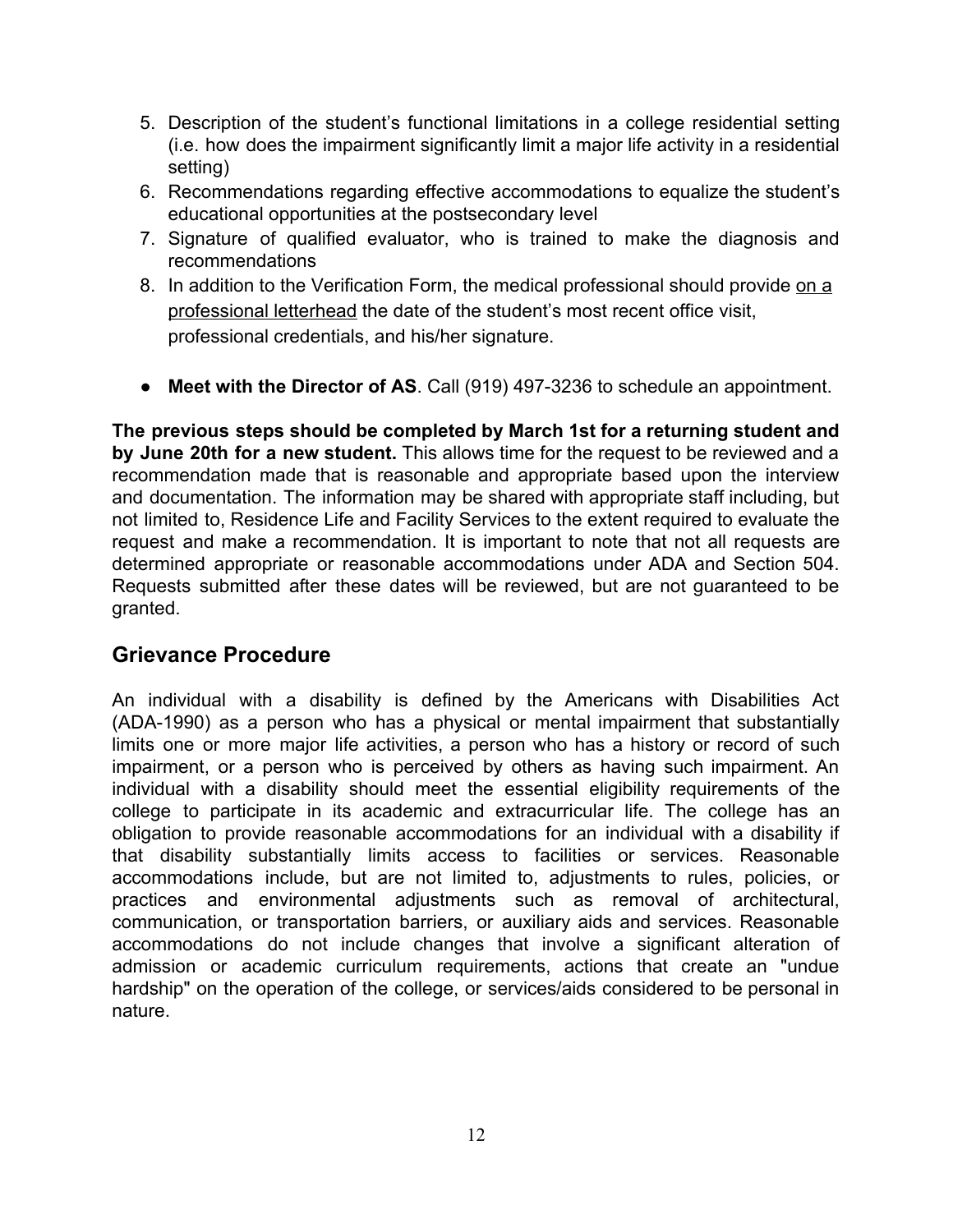#### **Filing a Grievance**

#### **Informal Process**

If Accessibility Services (AS) denies a student request for accommodations due to a disability or if a student has a complaint about an action that potentially violates the ADA or Section 504 of the Rehabilitation Act, the student should first engage with AS (i.e. submission of additional documentation, meeting in person, exploration of alternative options) to identify a solution. AS will consult with faculty, staff, department chairs, or other college personnel involved in the dispute to understand their perspectives and solicit potential solutions. Every effort will be made to reach a solution informally.

#### **Formal Process**

Please note that the burden of proof rests with the student filing the grievance to prove that he/she has been subject to unfair treatment and/or injustice, which has adversely affected the student's status, rights, or privileges at the college. All grievances must be filed within 90 days of the alleged injustice.

A student may file a formal grievance if the efforts to informally resolve the request for accommodations are not considered satisfactory by the student. The grievance should be submitted in writing to the Academic Dean's office for review by the ADA Committee. The student must describe the nature of the grievance, the accommodation requested of the college and accompanying rationale, and supporting documentation related to the condition. If a member of the ADA committee is involved in the dispute, he or she will excuse him/herself from the review process and an alternate will be selected.

The grievance should be formatted as follows:

- Date of act or decision being challenged
- Description of the alleged act or decision
- Explanation for the basis of the challenge
- Narrative explaining the chronology of the events leading up to the decision being challenged
- Description of the attempted informal resolution of the grievance
- Statement of the outcome the student is seeking

The ADA Committee will meet to review the matter within 30 calendar days of receipt of the grievance. The ADA Committee and student may mutually agree to postpone the proceedings to a specified date for further information gathering purposes. The committee can request witnesses, materials, and opinions related to the case as it deems necessary. The ADA Committee will make a final decision and communicate the findings in writing to Accessibility Services, faculty, and staff directly involved and to the student.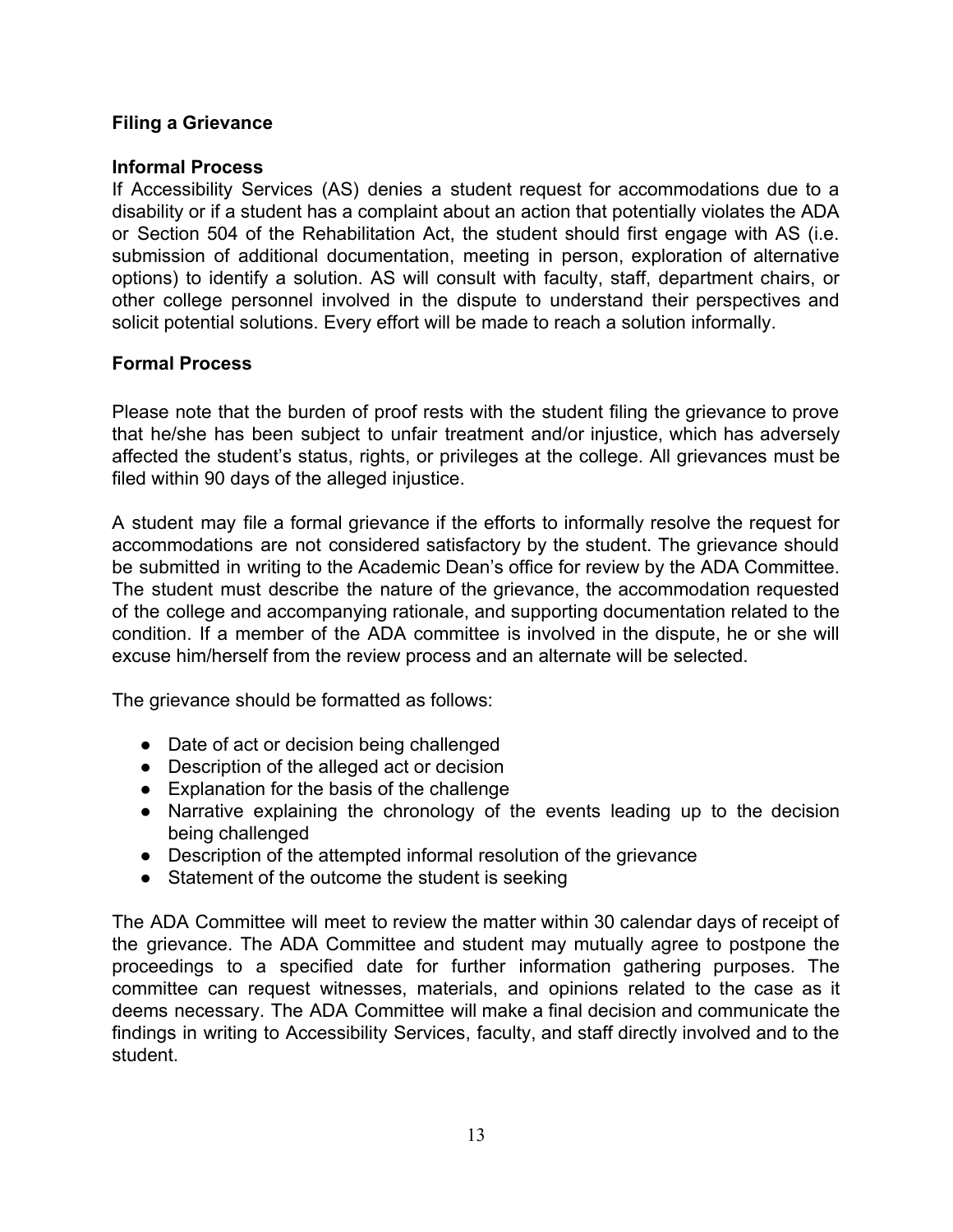### **Learning Partners**

In addition to facilitating federally-mandated accommodations, AS serves as a clearinghouse for students who wish to enroll in Learning Partners. Applications for the Learning Partners program are evaluated by the Director in conjunction with the Learning Specialists of the program. The Director then matches each student with a Learning Specialist and works with them to develop individualized service plans for students based upon application materials, documentation, and student interviews.

Learning Partners is a unique, *fee-based* program designed to enhance the academic achievement, learning strategies, and self-advocacy of Louisburg College students with learning differences.

Louisburg College offers one of the few comprehensive support programs in the Southeast for college students with learning disabilities and/or ADHD. Learning Partners offers one-on-one academic coaching provided by professionals who are trained on the graduate level and who have experience working with students. Learning Partners prides itself in providing intensive and interactive sessions where students gain academic support and insight into their unique learning profiles. The program's goal is to help students learn to learn; thus the emphasis is on teaching learning strategies more so than content tutoring. As students build self-reliance and skills, they gain the self-confidence needed to succeed in college academics and beyond.

Through the Learning Partners program, students are given assistance to enhance academic success; however, **academic outcome depends on student motivation, participation, attendance, and output**. Learning Partners fosters empowerment by encouraging personal and academic responsibility through self-advocacy. Parents are notified by monthly letters of student attendance to scheduled coaching sessions, and summary letters at the end of each semester provide an evaluation of student performance and offer suggestions for the next semester.

**\*\* Please note that Learning Partners students must enroll for one academic year at a time, not by the semester; however, students may enter the program at any time, providing there is space available.**

#### **Learning Partners Test Center**

Students in the Learning Partners program may utilize their test accommodations in the Test Center located in the LP Learning Lab.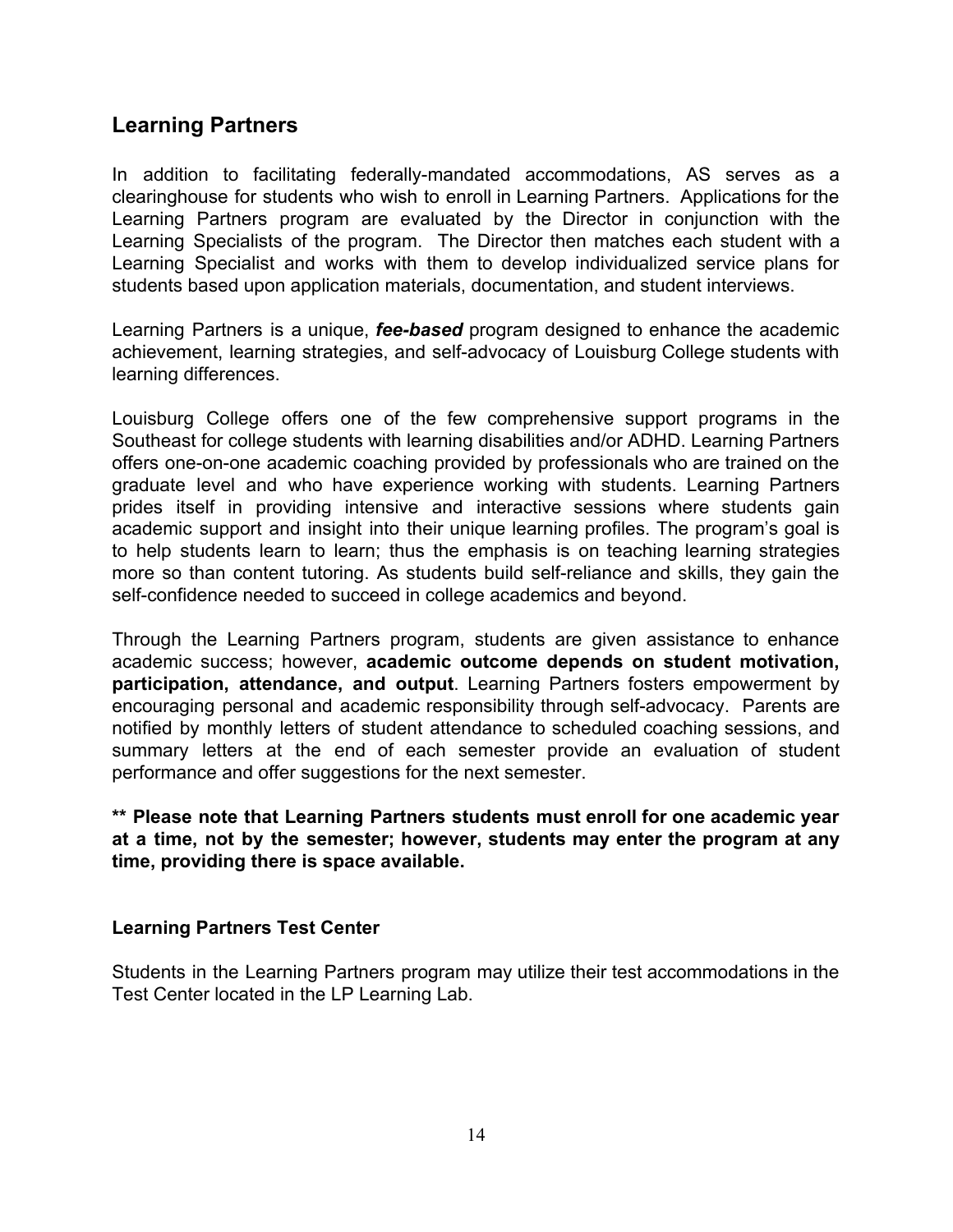#### **Learning Partners Test Center Expectations and Procedures**:

- Learning Partners faculty and staff reserve the right to refuse proctoring services to students who do not follow the proctoring guidelines.
- The student completes the electronic proctoring form in the administrative assistant's office (Taft 107).
- The proctoring process must be initiated by the student *at least two business days* prior to the exam/quiz, which allows time for Learning Partners and the instructor to coordinate test materials. If the student fails to do so, the student may request the accommodations be provided by the instructor.
- The administrative assistant will assign a proctoring time and indicate the accommodations to which the student is entitled.
- The student forwards the electronic form to his/her instructor, who indicates approval of the time and date requested, any special instructions, the method of delivery, and the method of the test return.
- All proctoring times must be scheduled at the time of the class for which the student is taking the exam, with only two exceptions:
	- o The test proctor is unavailable to proctor the exam at that time.
	- o The student has another class immediately prior to or following the exam that would not allow the student to use the appropriate accommodations (e.g.,extended time for testing).
- On the exam day, the student should arrive promptly at the designated time to Taft 107. If the student does not arrive within 15 minutes of the scheduled test time, the test will be promptly returned to the professor.
- When testing, the student will take only permitted materials into the testing room. Items *not allowed* are cell phones, notebooks, book bags, purses, and oversized jackets, etc. These items may be placed in the office of the learning specialist or administrative assistant.
- Students will not be provided "as much time as needed" for tests/exams unless all the students in the class are provided this option. The student is provided extended time as noted on the accommodations letter.
- When the test is completed or the time has ended, the student will turn in all materials to the test proctor.